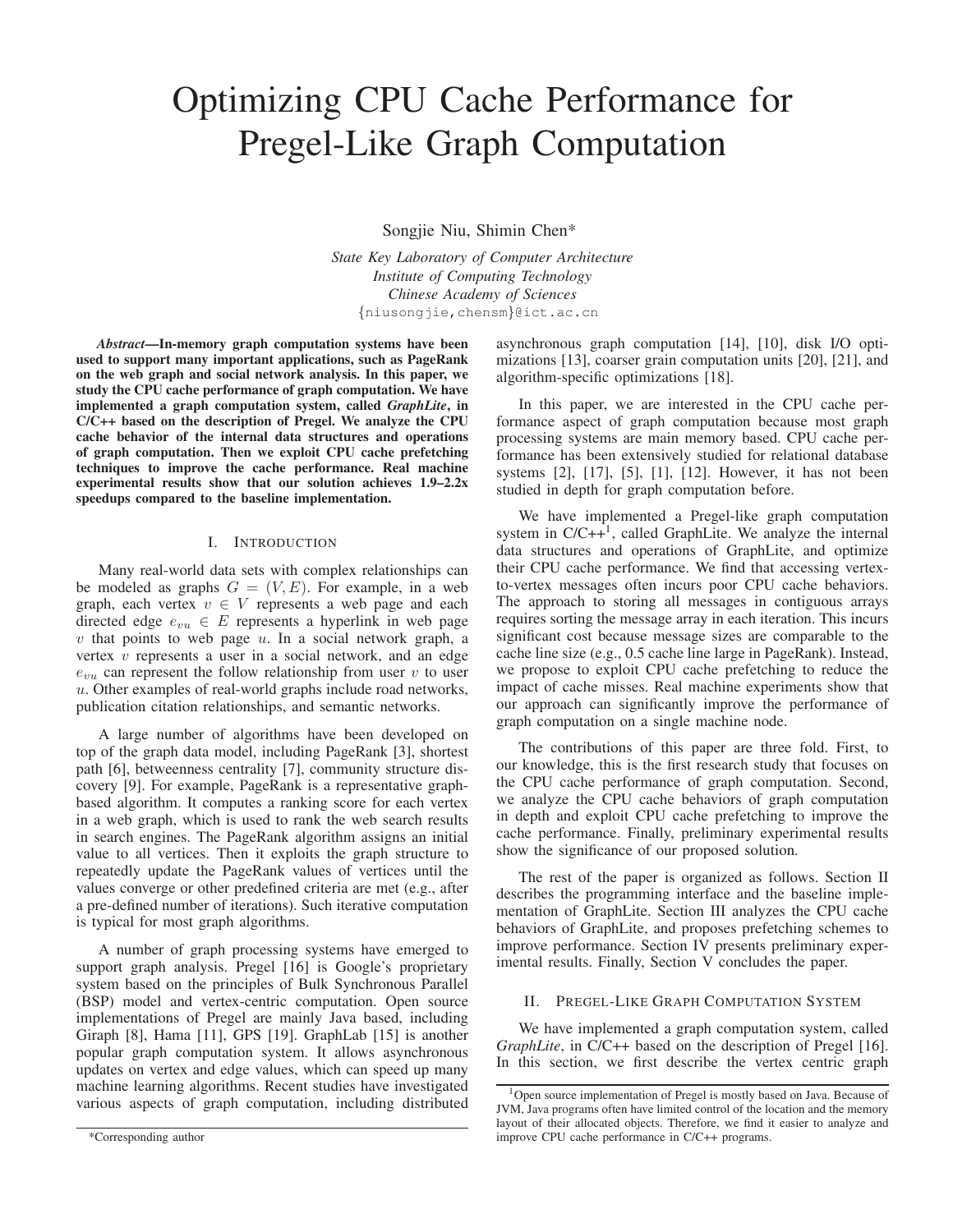programming model, then illustrate the internal data structures and operations in GraphLite.

# *A. Graph Programming Model*

Pregel performs synchronous, vertex-centric graph computation. It follows the Bulk Synchronous Parallel (BSP) model. Under this model, the entire computation is composed of a series of supersteps. In each superstep, the system runs a user-defined compute function on each vertex in the graph (conceptually) in parallel without any synchronization. Synchronization occurs at the start of each superstep. The system waits for all the operations in the previous superstep to complete before starting the next superstep.

Figure 1 shows the vertex-centric programming interface supported by GraphLite. The interface defines a template class Vertex. An application program will implement a subclass of Vertex by overloading the compute method in the class. Typically, compute performs local computation to update the value of the current vertex, and communicates with neighbor vertices through messages. The other methods in the class are provided by the system and can be used in the implementation of the user defined compute method. We describe the semantics of the important methods and concepts as follows:

- **Vertex value:** An application program can add a fixed sized value of arbitrary type to each vertex. It can be accessed with getValue and mutableValue. getVSize returns the overall size of a user-defined Vertex, which is used to allocate space for vertices in GraphLite.
- **Outgoing messages:** The two send message methods are used to send outgoing messages from compute. Typically, a graph algorithm will send messages along all out-edges from a vertex. If this is the case and all the messages are the same, then sendMessageToAllNeighbors simplifies the algorithm implementation. Outgoing messages will be delivered in the next superstep.
- **Incoming messages:** Incoming messages that are sent in the previous superstep can be accessed by using the MsgIterator parameter of compute.
- **Global aggregates:** Aggregates are useful for computing global values such as total error and statistics. GraphLite supports sum, avg, min, and max by default, and provides an interface to implement customized aggregates. The accumulate method accumulates a new value to (the local copy of) the aggregate specified by agg\_id. The global value of the aggregate is updated at the start of each superstep at the synchronization time. This global value can be obtained by getAggregate.
- **Computation completion criteria:** A vertex is in either the active or the inactive state. A vertex is active in superstep 0. compute transfers a vertex into the inactive state by calling voteToHalt. A vertex becomes active again if it receives an incoming message. The graph computation completes if all vertices are inactive and there are no messages at the start of a superstep.

An implementation of the PageRank [3] algorithm on GraphLite is shown in Figure 2. PageRank models a user's web browsing behavior as a random walk on the web graph.

```
1 template<typename V, typename E, typename M>
 2 class Vertex : public VertexBase {<br>3 public: // user must implement co
 3 public: // user must implement compute()<br>4 virtual void compute(MsgIterator * msgs)
        virtual\ void\ compute(MsgIteration * mass)=0;5
 6 public: // methods provided by the system 7 \quad \text{const} \ \vee \ \& \ \text{setValue}()const V & getValue ();
 8 \mid V \ast \text{mutableValue}();
\frac{9}{10}Out Edge I terator get Out Edge I terator ();
11 void sendMessageTo (const int64_t& dest_vertex,
12 const M & msg);<br>13 void sendMessageToAllNeighbors (con
        void sendMessageToAllNeighbors (const M & msg);
\frac{14}{15}15 void accumulate (const void * p, int agg_id);<br>16 const void* getAggregate (int agg id);
        const void* getAggregate (int agg_id);
\frac{17}{18}void vote To Halt ();
\frac{19}{20}20 const int64_t & vertexID() const;<br>21 int supersten() const:
        int superstep () const;
22 int get VSize () { return size of (V); }
23 | int get E Size () \{ return size of (E); \}24 };
```
Fig. 1. Vertex programming interface.

```
1 # define AGGERR 1
 2 | void compute (MsgIterator * msgs)
 \frac{3}{4}double val;
 \begin{array}{c|c} 5 & \text{if (superstep() == 0) } \\ 6 & \text{val= 1.0; // initial} \end{array}val = 1.0; // initial value
 7\begin{array}{c|c} 8 & \text{else} \\ 9 & \end{array} else {
\begin{array}{c|c} 9 & // check & if & converged \\ \hline \end{array} if (superstep () >= 2.8
             if (superstep() \geq 2 \&\&11 * (double *) get A g g regate (AGGERR) < TH) {
12 voteToHalt (); return;
\frac{13}{14}14 / / c om p ute p a g e r a n k
15 double sum= 0.0;
16 for (; \text{?} \text{msgs} \rightarrow \text{done} (); msgs->next ()) {<br>17 sum += msgs->getValue ():
                  sum += msgs\rightarrowgetValue ();
\frac{18}{19}\begin{array}{c|c} 19 \\ 20 \end{array} val = 0.15 + 0.85 * sum;<br>20 // accumulate delta page
             20 / / a c c u m ul at e d e l t a p a g e r a n k s
21 double acc = fabs(getValue() - val);<br>
accumulate(\&acc, AGGERR):accumulate (&acc, AGGERR);
\frac{23}{24}24 // set new pagerank value and propagate<br>25 * \frac{1}{2} * mutable Value () = val
25 | *mutable Value () = val;<br>26 | int 64 t n = get Out Edge
26 int 64_t n = get Out Edge Iterator (). size ();<br>27 send Message To All Neighbors (val / n);
         sendMessageToAll Neighbors (val / n);28 }
```
Fig. 2. PageRank program using vertex programming interface.

The user clicks a random hyperlink in the current web page with a probability of 0.85 or goes to a random web page (by entering a URL) with a probability of 0.15. As shown in Figure 2, a vertex  $v$  in the graph represents a web page, and an out-edge  $e_{vu}$  represents a hyperlink from  $v$  to  $u$ . The implementation uses the vertex value to store the PageRank score. It models hyperlink clicks by sending messages along out-edges that carry partial PageRank scores. compute initializes all PageRank scores to 1 in superstep 0 (Line 5–7). In each subsequent superstep, it combines the incoming messages to compute the updated PageRank score for the current vertex (Line 14–19). At the end of a superstep, compute divides the score of the current vertex by the number of out-edges and sends the quotient as a message along each out-edge (Line 26– 27). The computation continues iteratively until convergence.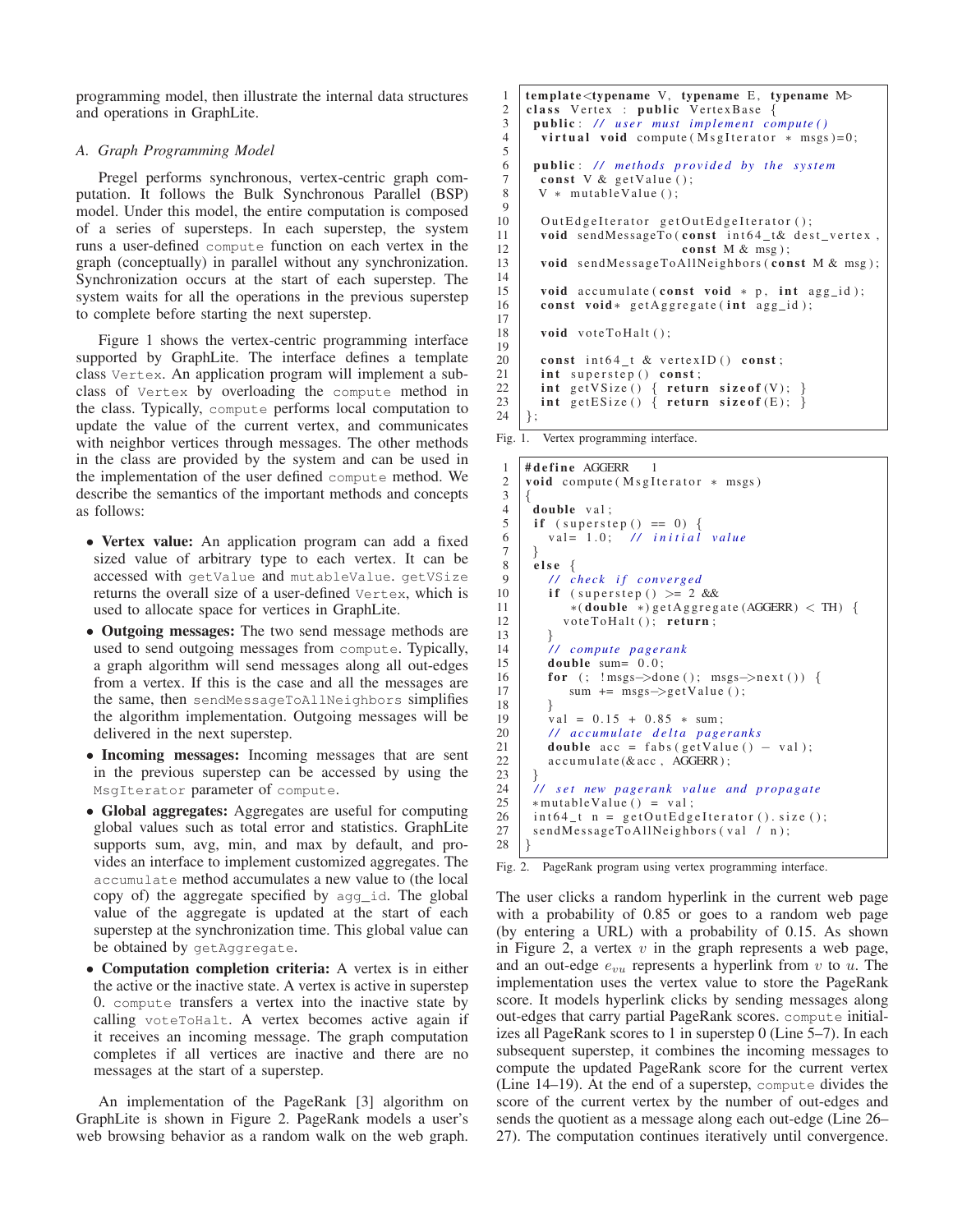

Fig. 3. Data structures in the baseline implementation.

The implementation computes the total absolute difference of PageRank scores as an aggregate (Line 21–22), and compares it against a predefined threshold TH (Line 9–13) to determine if the computation should complete.

#### *B. GraphLite Baseline Implementation*

GraphLite performs distributed computation by running a master process and a set of worker processes on different machines and/or different CPU cores. The master coordinates the global synchronization of each superstep and manages the global aggregates, while each worker performs in-memory computation on a partition of the graph.

In the following, we focus on the internal data structures and operations of a worker, which provide the basis for understanding and optimizing the CPU cache performance of graph computation in this paper. (Please note that the Pregel paper [16] mainly focuses on the distributed computation aspect of the system, and does not provide a detailed description of the internals of a worker.)

Figure 3 depicts the internal data structures to support graph computation in a worker. GraphLite allocates an array of vertices and an array of out-edges at the initialization time. While application programs can use arbitrary types for vertex value  $\nabla$  and edge value E, GraphLite utilizes the get  $V$ Size and  $\text{getEstize}$  methods to obtain their sizes<sup>2</sup>. The out-edges are sorted according to the source vertices. Then each vertex points to a contiguous number of edges in the out-edge array.

GraphLite maintains three data structures for messages as shown in Figure 3. First, each vertex points to an in-message list that contains the messages targeting this vertex received in the last superstep. The MsgIterator for compute is built on top of this in-message list. Second, there is a global list for messages received in the current superstep. The destination vertex of a message sent by compute can be on the same worker or on a different worker. For the former case, GraphLite puts the message directly into the global received message list. For the latter case, the worker puts the message into an outgoing buffer for the destination worker node. When the buffer is full, or when the current superstep completes, the worker performs the actual communication to send the messages in the outgoing buffer to the destination worker. Messages received from other workers are also put into the the global received message list. Finally, there is a global free list to facilitate the memory management for messages.

At the beginning of a superstep, a worker delivers every message in the received message list to the in-message lists of the associated destination vertices. It then calls compute on each vertex. A compute on vertex  $v$  will visit  $v$ 's in-message list to retrieve all messages received in the last superstep, and send new messages. After compute on  $v$  returns, the worker will free all the messages in  $v$ 's in-message list. The allocation of new messages is handled by the send methods. The new messages will be put into the received message lists of the destination workers before the start of the next superstep.

## III. ANALYZING AND OPTIMIZING CPU CACHE PERFORMANCE FOR GRAPH COMPUTATION

In this section, we first analyze the CPU cache behavior of the baseline implementation and then discuss how to optimize the CPU cache performance for GraphLite.

#### *A. Analyzing CPU Cache Behavior*

Let us consider the CPU cache behavior for accessing the internal data structures in the baseline implementation as shown in Figure 3. We assume that the size of the vertex array, the size of the edge array, and the size of all messages are all substantially larger than the size of the CPU cache.

- **Vertex and Edge Data:** In every superstep, a worker visits every vertex and calls compute in a loop. This is sequential memory access to the vertex array. compute often iterates through the out-edges of the current vertex to send messages. Since the out-edges are sorted in the order of the source vertex, the access to the out-edge data is also sequential. Sequential access is supported well by CPU caches. Therefore, both vertex and edge data see very good CPU cache behavior.
- **In-Message List:** In-message lists are populated at the beginning of a superstep when the worker distributes messages from the received message list. Since the messages are not in the order of the destination vertices, it is likely that the delivery of each message incurs a cache miss to access the in-message list head in the destination vertex. Since this distribution operation shuffles the messages across the vertices, the messages in an in-message list of a vertex are likely to be scattered across the memory. As a result, when reading the in-message list, compute is likely to incur a CPU cache miss for every message in the list. Moreover, because of the linked list organization, the memory address of message i in the list is available only after message  $i-1$  is loaded into the cache. Consequently, the cache miss to load message  $i$  will be fully exposed. It will not be overlapped with the cache miss that loads message  $i - 1$ .
- **Received Message List:** The above message distribution operation reads the messages in the received message list. Like reading in-message lists, the read operation performs a linked list traversal, and is likely to incur a fully exposed cache miss for every message in the list. On the other

<sup>&</sup>lt;sup>2</sup>GraphLite currently supports only fixed sized values and edges, which can support many graph algorithms, including PageRank, shorted path, centrality computation. We plan to investigate the support for variable sized values and edges, whose sizes may change during computation.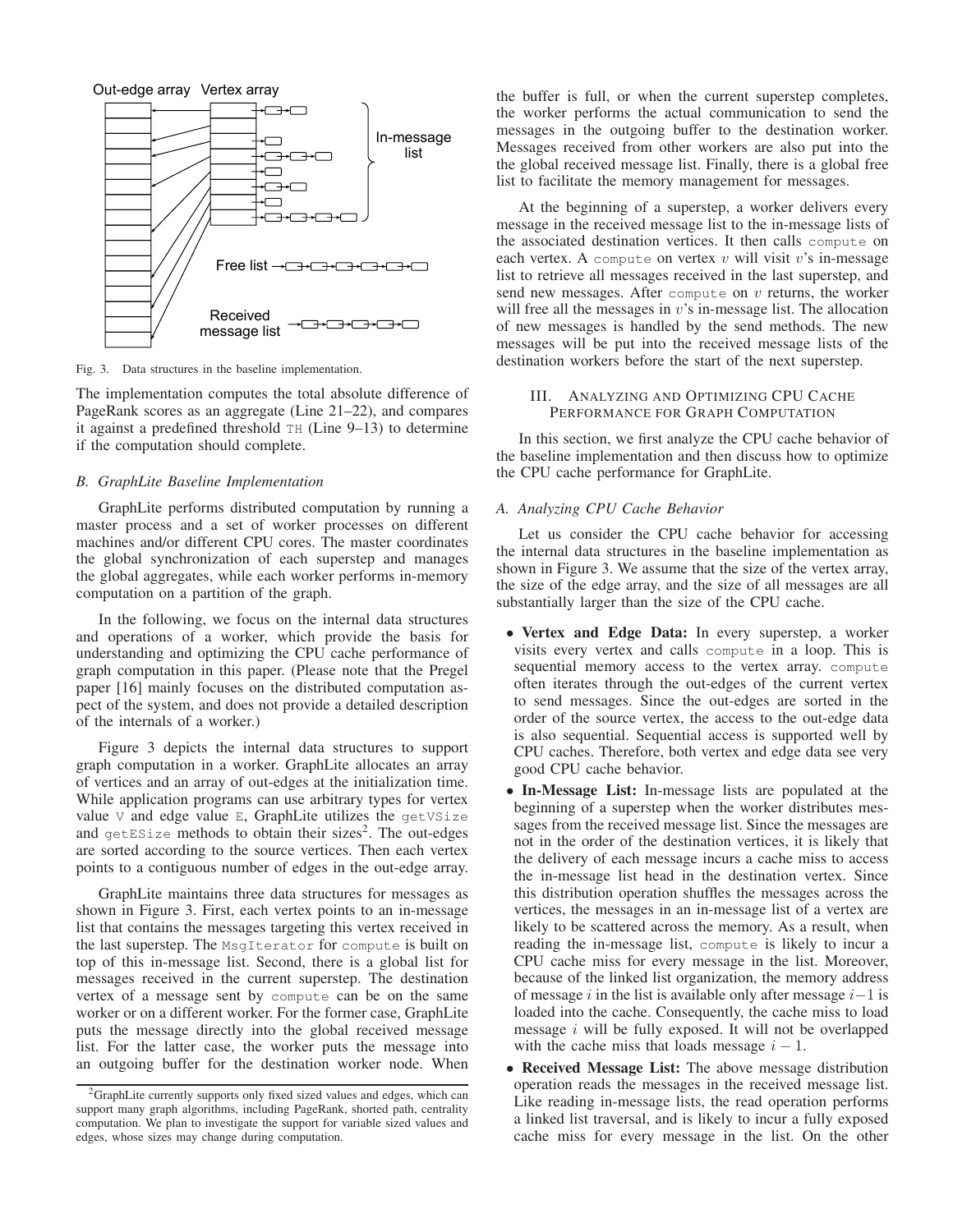hand, unlike in-message lists, the operation to insert a new message into the list has good cache performance because the global head of the received message list is frequently visited and usually stays in the cache.

• **Free List:** New messages are allocated in the send methods that are called in compute. Messages in the in-message list are freed after compute. Therefore, the free list sees frequent allocation and free operations. Freed memory is likely to be reused very soon. In fact, in a graph computation (e.g., PageRank), the number of in-messages (out-messages) for a vertex  $v$  often equals to the in-degree (out-degree) of  $v$ . Therefore, the length of the free list is equal to the difference between the total in-degrees and the total outdegrees seen so far. If the difference is not very large, the free list is likely to stay in the CPU cache. Therefore, the free list often sees good CPU cache performance.

We analyze the CPU cache behavior from the perspective of a message  $m$ .  $m$  is generated by the send method called by compute. The message allocation and the insertion of  $m$  into the received message list are cache friendly. However, the distribution of  $m$  to  $m$ 's destination vertex  $v$  incurs two cache misses, one for m and one for v. Visiting m in the in-memory list incurs another cache miss. Therefore, each message is likely to incur three cache misses.

## *B. Optimizing CPU Cache Performance*

We have chosen the linked list structure in our baseline design because it is simple to implement and it is effective to support memory reuse so as to fully utilize memory for graph computation. However, the above analysis shows that the linked list structure incurs poor CPU cache behavior for inmessage lists and the received message list. We would like to re-design the data structure to improve CPU cache performance while maintaining good space efficiency.

One approach is to discard the linked list structure altogether. Instead we store the messages in arrays. All the inmessage lists are stored in an array. This in-message array is sorted in the order of the destination vertices. In this way, reading the in-messages in compute performs cache-friendly sequential memory access. Similarly, the received message list is implemented as an array. Then the distribution process performs a sorting operation on the received message array to sort the messages in the order of the destination vertices.

Suppose the size of a message is  $S$ , the total number of messages is  $N$ , the CPU cache size is  $C$ , and the cache line size is  $L$ . This approach will write  $NS$  bytes to the received message array and read NS bytes from the inmessage array. The sorting will read and write the entire array  $\lceil log_{b} \frac{NS}{C} \rceil$  times until the sub arrays fit into the CPU cache. For quick sort,  $b = 2$ . One can also design a distribution based sorting algorithm to achieve a larger b. The idea is to divide an array into  $b > 2$  buckets in each pass. Note that b is limited by the number (e.g., 32) of DTLB entries so that the distribution operation will not incur TLB misses. Every pass of the distribution sort will need to read the array one more time to count the number of entries in each bucket. Overall, this approach incurs  $n = \frac{S}{L}(2 + 2\lceil log_b \frac{NS}{C} \rceil)$  cache misses per message. When the graph is large,  $\lceil log_b \frac{NS}{C} \rceil \ge 2$ . Since a message contains the source vertex ID, the destination



Fig. 4. Replacing linked lists of messages by pointer arrays in order to remove data dependence and employ CPU cache prefetching. For very long lists, pointer arrays are implemented as 2-level trees.

vertex ID, and the message content,  $\frac{S}{L}$  is often non-trivial. For example, in PageRank,  $\frac{S}{L} = 0.5$  and thus  $n \geq 3$ . Therefore, the number of cache misses per message is comparable or worse than that of the baseline implementation. The benefit of the array based solution will quickly diminish as the size of the message increases.

We propose to employ CPU cache prefetching to reduce the impact of cache misses. First, we replace all the linked list structures with pointer arrays. Note that this does not require additional space since we essentially move the pointer space from every message to the pointer arrays. For in-message lists, we use std::vector, which is a dynamic array. However, for the global received message list, the pointer array would be very large, and dynamic allocation and resizing would be costly. Therefore, we design a 2-level tree structure as shown in Figure 4. The tree node of the lower level is each 1MB large, which can hold up to 128K 8-byte pointers.

Second, we employ simple prefetching for reading the inmessage list. Let  $d$  be the prefetching distance, which is a tunable parameter. In the constructor of the MsgIterator of compute, we issue prefetch instructions for the first  $d$ messages in the list. Then when message  $i$  is accessed, we issue a prefetch instruction for message  $i + d$ . We make sure that prefetching does not go beyond the end of the list.

Finally, we employ prefetching for the message distribution process. The distribution of a message incurs two dependent cache misses, one for the message and one for the destination vertex. The above simple prefetching solution cannot be used to prefetch the latter since the destination vertex is computed from the message content. A prefetch would be issued too late for the destination vertex. Instead, we exploit more sophisticated prefetching techniques, namely group prefetching and software pipelined prefetching, as proposed previously for cache efficient hash joins [4]. Figure 5 shows the group prefetching implementation for the distribution process. The algorithm delivers a group of messages at a time. For each group, step (1) prefetches all the messages. In this way, the cache misses to load the messages will be serviced in parallel. Next, step (2) computes and prefetches all the destination vertices (a.k.a. nodes). The computation assumes hash based graph partitioning. Similarly, the cache misses to load the nodes will be serviced in parallel. Step (3) delivers the messages. Here,  $pref\_group\_size$  is a tunable parameter. Like group prefetching, software pipelined prefetching also takes advantage of the fact that each message is independent of the other messages. It builds a three stage software pipeline (corresponding to the three steps in group prefetching), and processes a different message at each stage in every iteration.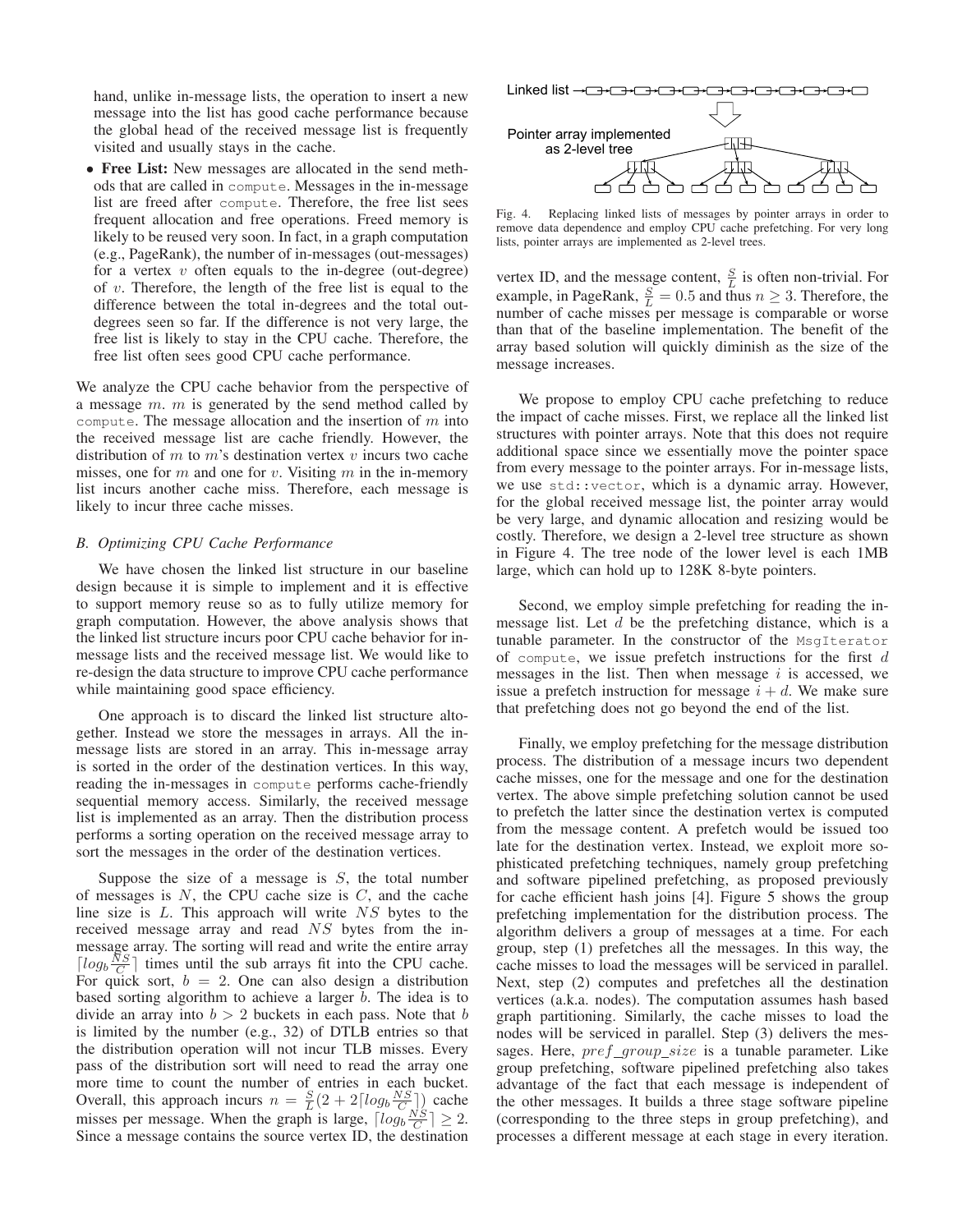```
\frac{1}{2} Msg *msg [ p r e f _g r o u p _ size ], *mp;<br>\frac{1}{2} Node *nd [ p r e f _g r o u p _ size ] _ * n p;
 2 \begin{array}{|l|} \hline 2 & \text{Node *nd} [\text{pref\_group\_size}], *np; \\ \hline 3 & \text{int64t } i, i, \text{index}; \hline \end{array}int64t i, j, index;\frac{4}{5}5 \nvert Pointer Array :: Iterator * it =
 6 \vert received_msg->getIterator ();<br>7 \vert int64_t total_num= received_msg->total ();
       int 64_t total_num = received_msg \rightarrowtotal ();
 8
9 \frac{1}{i} deliver a group of messages per iteration<br>10 \left| i = \text{pref\_group\_size} \right|i = \text{pref\_group\_size};
11 for (; i < total_num; i+= pref_group_size) {
\begin{array}{c|c|c|c|c} 12 & // & (1)~prefetch~the~group~of~messages \\ 13 & {\bf for}~(i=0;~i<perfect)~\end{array}for (j = 0; j < prefix\_group\_size; j++) {
14 msg[j]= (Msg * ) it \rightarrow next ();
15 prefetch (msg[j]);
16 }
17 // (2) prefetch the group of nodes<br>18 for (j = 0; j < pref_group_size; jfor (j = 0; j < prefix\_group\_size; j++) {
19 \vert index = msg[j] ->dest_id / worker_cnt;<br>20 \vert nd[j] = getNode(index);
20 \vert nd [j] = getNode (index);<br>21 \vert prefetch (nd [i]):
              prefetch(nd[j]);rac{22}{23}\begin{array}{c|c}\n 23 \\
 24 \\
 \end{array} // (3) deliver the group of messages<br>
24 for (i= 0; i < pref group size; i++)
24 for (j = 0; j < \text{pref\_group\_size}; j++) {<br>25 nd[j] >recvNewMsg(msg[i]);
          nd [ j ]->recvNewMsg ( msg [ j ] ) ;<br>}
26 }
27 |28
       // deliver the rest of the messages
30 mp= (Msg * ) it \rightarrow next ();<br>31 for (; mp; mp= (Msg * )for (; mp; mp= (Msg * it \rightarrow next()) {
32 index = mp->dest_id / worker_cnt;<br>33 np= getNode(index);
          np = getNode(int dx);34 | np→recvNewMsg (mp);
35 }
```
Fig. 5. Group prefetching for message delivery.

#### IV. PRELIMINARY EVALUATION

In this section, we perform real-machine experiments to understand the impact of our proposed optimizations on graph computation. We first describe the setup for running the experiments and then discuss the experimental results.

## *A. Experimental Setup*

**Machine configuration.** In our preliminary evaluation, we focus on the CPU cache performance of a single worker. We perform all the experiments on an Intel x86-64 machine equipped with a 3.40GHz Intel i7-4770 CPU, 8 MB L3 cache, and 16 GB main memory. The machine runs Ubuntu 13.10 with Linux 3.11.0-12-generic kernel. All the code is compiled with g++ 4.8.1 with the optimization level -O3. Before running the experiments, we disabled dynamic power management of the machine and set the CPU frequency to the maximum. For each experiment, we perform 10 runs and report the average result across the 10 runs.

**GraphLite implementations.** We report the results for six implementations. Their labels and meanings are as follows. (1) *base*: the baseline implementation as described in Section II-B. (2) *imm*: this is a variant of the baseline. We do not maintain the global received message list. Instead, we add a local received message list in every vertex. Once a message arrives, we immediately insert it into the received message list in the destination vertex. (3) *sort*: we store messages in arrays and apply quick sort as described in Section III-B. (4) *opt1*: we perform group prefetching for message distribution. The results of software pipelined prefetching are similar to those

| TABLE I.<br>DATA SET DESCRIPTION.                    |          |          |                               |                                                                                  |
|------------------------------------------------------|----------|----------|-------------------------------|----------------------------------------------------------------------------------|
| Name                                                 | Type     | Vertices | Edges                         | Description                                                                      |
| email-Enron                                          | Directed | 36,692   |                               | 367,662 Email communication net-<br>work from Enron                              |
| amazon0505                                           | Directed | 410.236  |                               | product<br>Amazon<br>$CO-$<br>$3,356,824$ purchasing network from<br>May 05 2003 |
| soc-Pokec-rel                                        |          |          | Directed 1,632,803 30,622,564 | Pokec social network user<br>relationship data                                   |
| soc-LiveJournal1   Directed   4,847,571   68,993,773 |          |          |                               | LiveJournal online friend-<br>ship social network                                |

Note: Data sets are downloaded from http://snap.stanford.edu/data/.

of group prefetching. Hence, we omit results for software pipelined prefetching. (5) *opt12*: besides opt1, we employ simple prefetching for in-message lists. (6) *opt123*: besides opt12, we further employ prefetching for the free list. This is not described in Section III-B because our analysis in Section III-A finds that the access to the free list often has good cache performance. We would like to see if the experimental results actually support our analysis.

**Workload.** We run the PageRank algorithm on four realworld graphs with increasing numbers of vertices and edges, as listed in Table I. The largest graph, soc-LiveJournal1, contains about 69 million edges. Since the PageRank algorithm sends a message along every edge in each iteration and the message size is 32 byte in our current implementation, the total data size for incoming messages in an iteration is 2.2GB, which is much larger than the CPU L3 cache size. We modify the PageRank implementation in Figure 2 so that the computation completes after 10 supersteps.

## *B. Experimental Results*

Figure 6 shows the elapsed times of the PageRank computation on six variants of GraphLite implementations. From left to right, the four figures correspond to the four graph data sets in Table I. The number of vertices in the graphs increases from 36.7 thousand to 4.8 million, and the number of edges increases from 368 thousand to 69 million. As expected, the larger the graph, the longer the execution time of PageRank.

Comparing *base* and *imm*, we see that *imm* improves *base* by a factor of 1.2–1.4x. This shows that it is a good idea to deliver the messages immediately when the messages are received. Compared to the global message distribution process in *base*, *imm* saves the cache misses for traversing he global received message list to retrieve the messages.

Comparing *sort* and the two baselines *base* and *imm*, we see that *sort* only slightly improves *base* but it is significantly worse than *imm*. Note that our current implementation uses the quick sort algorithm. A more efficient sorting algorithm may achieve better performance. Nevertheless, the results confirm our observation in Section III-B. Because the message size in graph computation is comparable to the cache line size, it is less beneficial to employ the *sort* approach.

The three optimization schemes employ CPU cache prefetching to improve the CPU cache performance of graph computation. We see that group prefetching for the message distribution process (*opt1*) achieves 1.2–1.6x improvements over *base*. Applying prefetching for the in-message lists (*opt12*) achieves an additional 1.3–1.6x improvements over